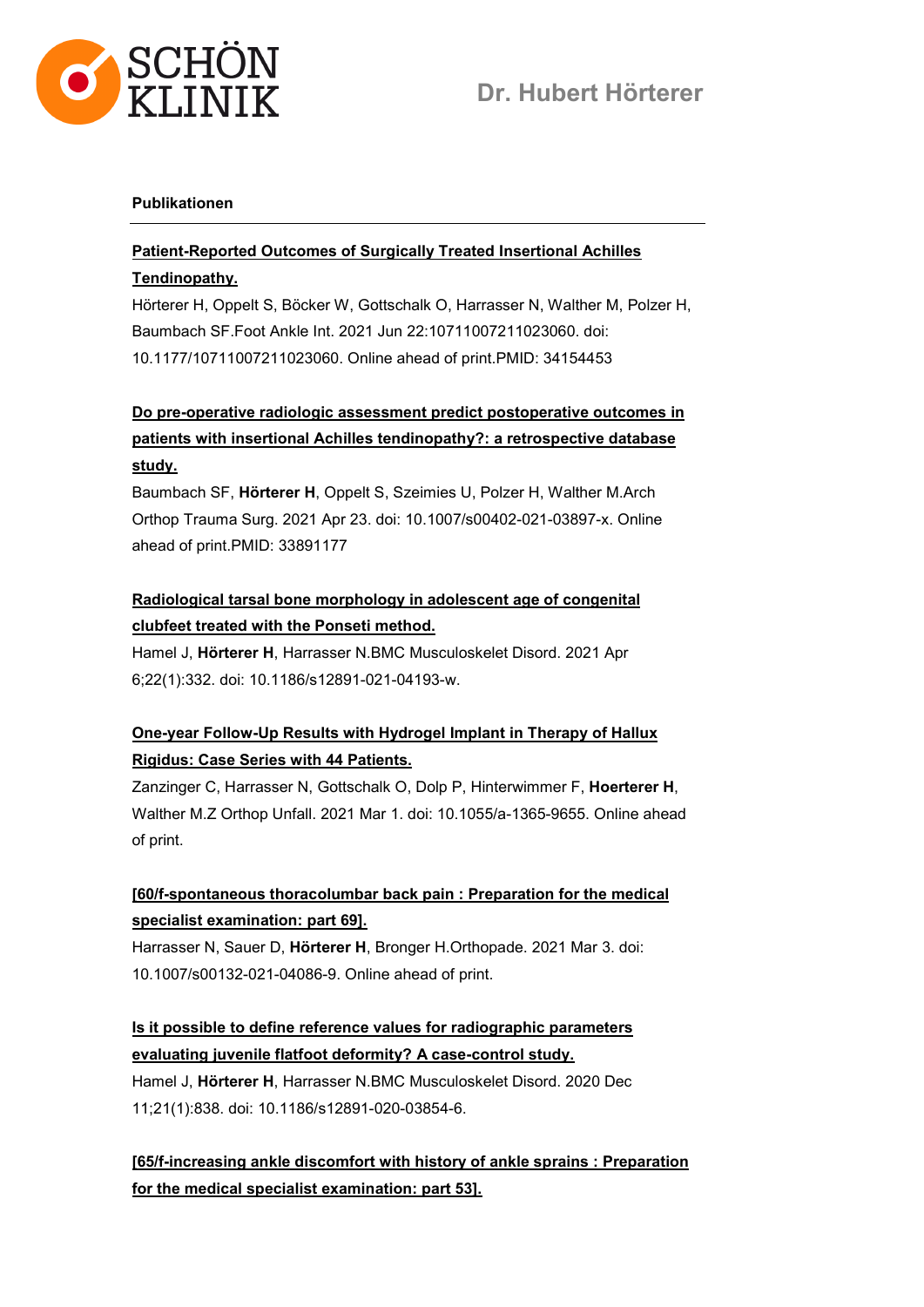

Harrasser N, Hörterer H, Walther M.Orthopade. 2020 Dec 8. doi: 10.1007/s00132- 020-04049-6. Online ahead of print.

# Influence of the Medial Malleolus Osteotomy on the Clinical Outcome of M-BMS + I/III Collagen Scaffold in Medial Talar Osteochondral Lesion (German Cartilage Register/Knorpelregister DGOU).

Gottschalk O, Baumbach SF, Altenberger S, Körner D, Aurich M, Plaass C, Ettinger S, Guenther D, Becher C, Hörterer H, Walther M.Cartilage. 2020 Oct 8:1947603520961169. doi: 10.1177/1947603520961169.

[Minimally invasive components of the treatment of tibialis posterior insufficiency in adults : Tendoscopy of the Achilles tendon, minimally invasive calcaneus displacement osteotomy and the sinus tarsi spacer]. Walther M, Hörterer H, Harrasser N, Röser A, Gottschalk O. Orthopade. 2020 Nov;49(11):962-967. doi: 10.1007/s00132-020-03990-w.

## Complications Associated With Midline Incision for Insertional Achilles Tendinopathy.

Hörterer H, Baumbach SF, Oppelt S, Böcker W, Harrasser N, Walther M, Polzer H.Foot Ankle Int. 2020 Aug 20:1071100720943836. doi: 10.1177/1071100720943836.

# [The talometatarsal-index ("TMT-Index") : A valuable X-ray parameter for differentiating between normal feet and planovalgus deformity in children and adolescents].

Hamel J, Hörterer H, Harrasser N.Orthopade. 2020 Aug 6. doi: 10.1007/s00132-020-03954-0.

### A cone beam CT based 3D-assessment of bony forefoot geometry after modified Lapidus arthrodesis.

Scheele CB, Christel ST, Fröhlich I, Mehlhorn A, Walther M, Hörterer H, Harrasser N, Kinast C.Foot Ankle Surg. 2019 Dec 5:S1268-7731(19)30204-8. doi: 10.1016/j.fas.2019.11.006. Online ahead of print.PMID: 31843521

### Ansatznahe Erkrankungen der Achillessehne - Ein Überblick über die operativen Therapieoptionen.

Hörterer, H., Baumbach, S. F., Braunstein, M., Szeimies, U., Böcker, W., Walther, M., & Polzer, H. (2019). Fuß & Sprunggelenk. http://doi.org/10.1016/j.fuspru.2019.09.004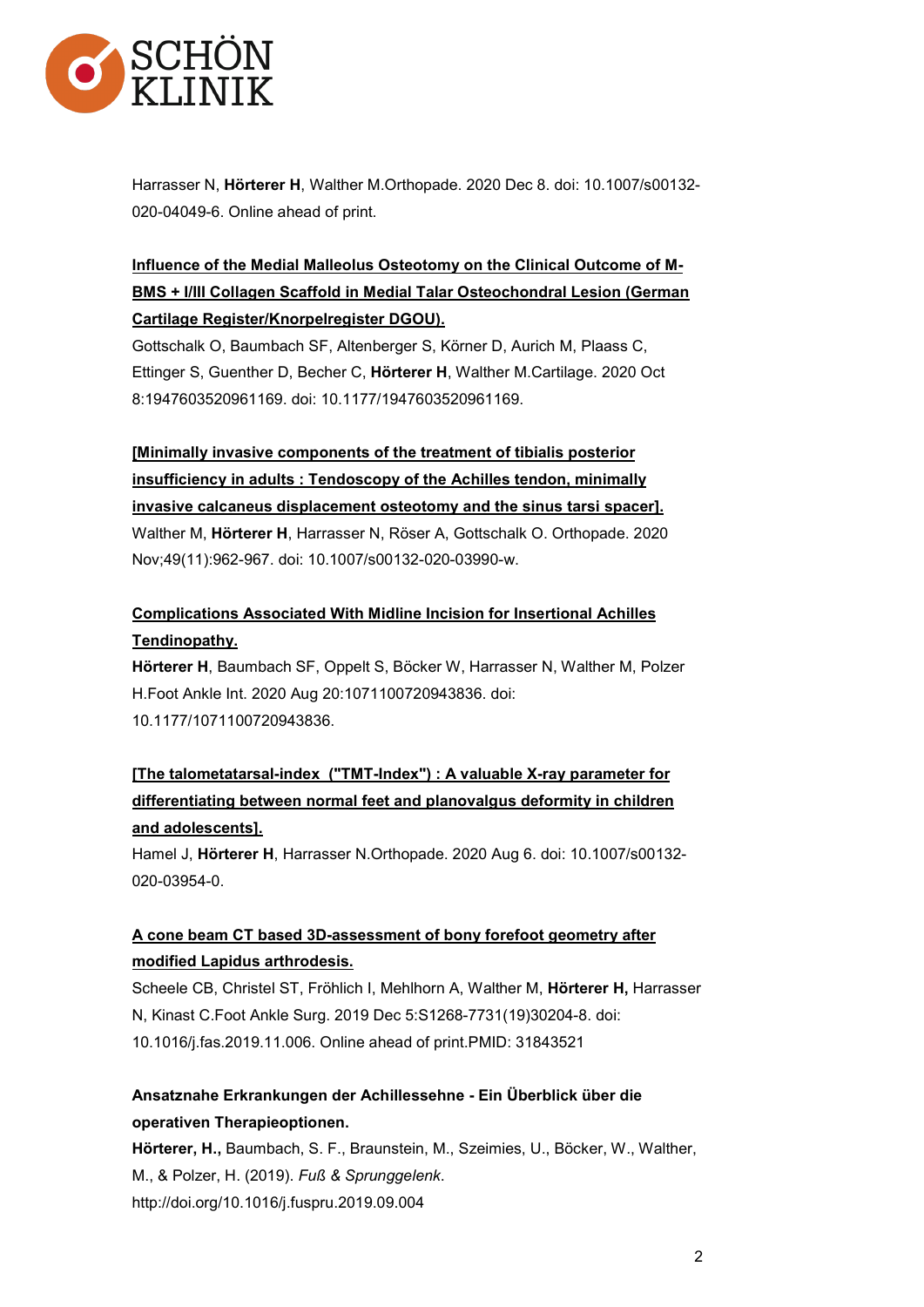

A high-profile thread with grit-blasted and acid-etched surface reduces loosening of medial column fusion bolt in instable Charcot foot. Mehlhorn AT, Ugland KI, Hörterer H, Gottschalk O, Südkamp N, Walther M. Foot Ankle Surg. 2019 Aug 22. pii: S1268-7731(19)30136-5. doi: 10.1016/j.fas.2019.08.004. [Epub ahead of print]

### Hindfoot-centred X-ray technique for the evaluation of cavovarus deformity : A proposal for the optimization of radiologic delineation

Hamel J, Hörterer H, Gottschalk O, Harrasser N, Walther M. Orthopade. 2019 Sep 5. doi: 10.1007/s00132-019-03800-y. [Epub ahead of print] German.

## Clinical outcome and concomitant injuries in operatively treated fractures of the lateral process of the talus

Hörterer H, Baumbach SF, Lemperle S, Altenberger S, Gottschalk O, Mehlhorn AT, Röser A, Walther M BMC Musculoskelet Disord. 2019 May 15;20(1):219. doi: 10.1186/s12891-019- 2603-3.

#### Fractures of the lateral process of the talus-snowboarder's ankle.

Hörterer H, Baumbach SF, Mehlhorn AT, Altenberger S, Röser A, Polzer H, Walther M.

Unfallchirurg. 2018 Sep;121(9):715-722. doi: 10.1007/s00113-018-0519-2.

### Treatment of Bone Marrow Edema of the Foot and Ankle With the Prostacyclin Analog Iloprost.

Hörterer H, Baumbach SF, Gregersen J, Kriegelstein S, Gottschalk O, Szeimies U, Walther M.

Foot Ankle Int. 2018 Jun 1:1071100718778557. doi: 10.1177/1071100718778557.

#### Autologe matrixinduzierte Chondrogenese am Sprunggelenk

Walther, M., Röser, A., Hörterer, H. et al. Arthroskopie (2018) 31: 111. https://doi.org/10.1007/s00142-017-0176-4

#### Bleibende Instabilität des Sprunggelenks verhindern!

Dr. med. Hubert Hörterer, Dr. med. Andreas Toepfer, Dr. med. Norbert Harrasser, Dr. med. Anke Röser, Prof. Dr. med. Markus Walther MMW-Fortschritte der Medizin (2017) 159: 43. https://doi.org/10.1007/s15006-017-0064-x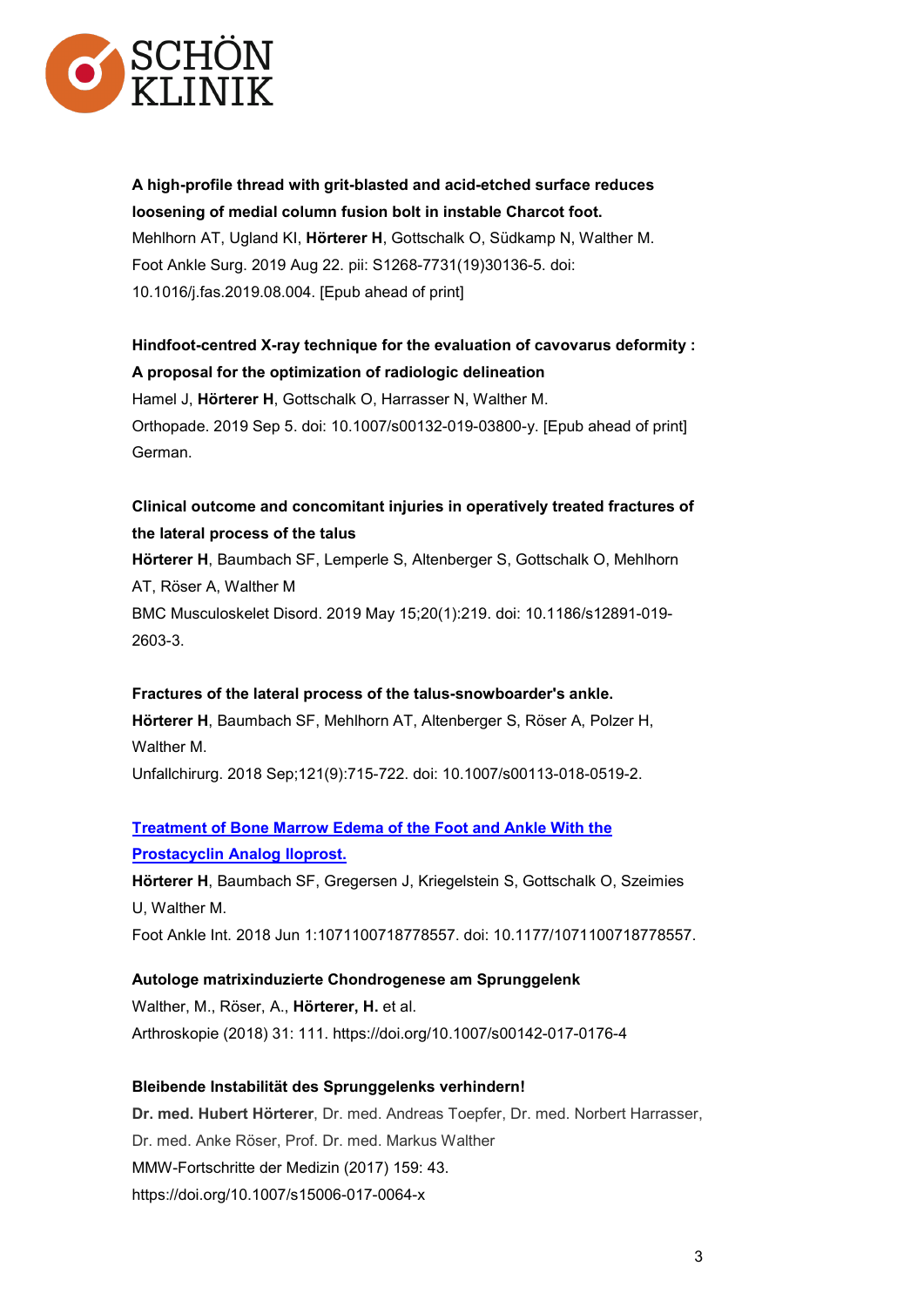

Functional Medium-Term Results After Autologous Matrix-Induced Chondrogenesis for Osteochondral Lesions of the Talus: A 5-Year Prospective Cohort Study.

Gottschalk O, Altenberger S, Baumbach S, Kriegelstein S, Dreyer F, Mehlhorn A, Hörterer H, Töpfer A, Röser A, Walther M.

J Foot Ankle Surg. 2017 Sep - Oct;56(5):930-936. doi: 10.1053/j.jfas.2017.05.002. Epub 2017 Jun 21.

#### Dwyer osteotomy : Lateral sliding osteotomy of calcaneus.

Barg A, Hörterer H, Jacxsens M, Wiewiorski M, Paul J, Valderrabano V. Oper Orthop Traumatol. 2015 Aug;27(4):283-97. doi: 10.1007/s00064-015-0409-5. Epub 2015 Jul 22. German.

### Risk factors for wound complications in patients after elective orthopedic foot and ankle surgery.

Wiewiorski M, Barg A, Hoerterer H, Voellmy T, Henninger HB, Valderrabano V. Foot Ankle Int. 2015 May;36(5):479-87. doi: 10.1177/1071100714565792. Epub 2014 Dec 30.

#### Sports Activity in Patients with Total Ankle Replacement.

Hörterer, H., Miltner, O., Müller-Rath, R., Phisitkul, P., & BARG, A. (2015). Sports Orthopaedics and Traumatology Sport-Orthopädie - Sport-Traumatologie, 31(1), 34–40. http://doi.org/10.1016/j.orthtr.2014.12.011

#### Leg muscle function during recreational alpine skiing in two patients following unilateral total knee arthroplasty

Nüesch, C., Hügle, T., Hörterer, H., Majewski, M., Valderrabano, V., & Mündermann, A. (2013). Sports Orthopaedics and Traumatology Sport-Orthopädie - Sport-Traumatologie, 29(4), 306–313. http://doi.org/10.1016/j.orthtr.2013.09.005

#### Elevated Epstein-Barr virus loads and lower antibody titers in competitive athletes.

Hoffmann D, Wolfarth B, Hörterer HG, Halle M, Reichhuber C, Nadas K, Tora C, Erfle V, Protzer U, Schätzl HM.

J Med Virol. 2010 Mar;82(3):446-51. doi: 10.1002/jmv.21704